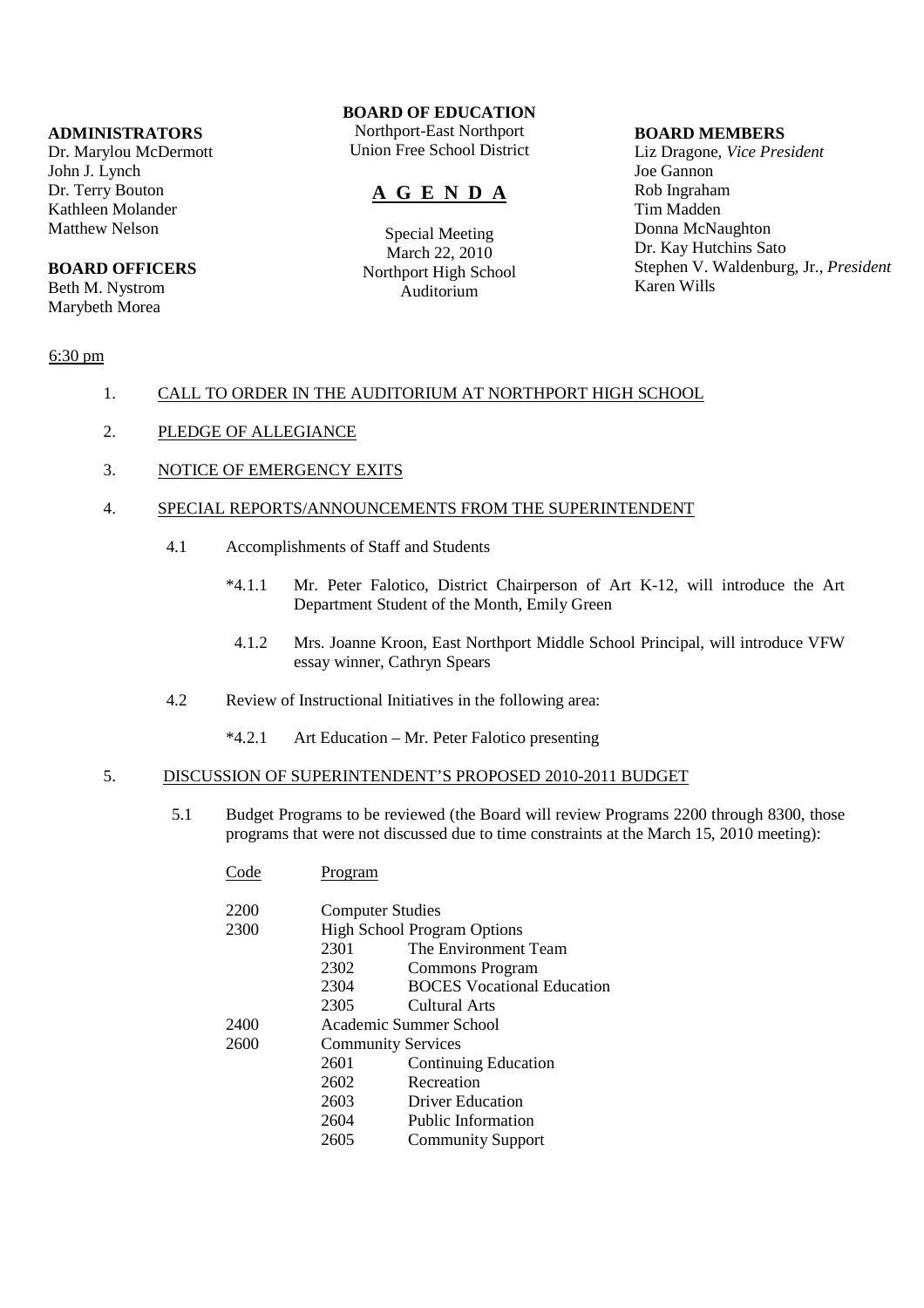# B/E Agenda: 03/22/10 Page 2

| Code | Program                          |                                            |  |  |
|------|----------------------------------|--------------------------------------------|--|--|
| 2700 |                                  | <b>Staff Development</b>                   |  |  |
|      | 2701                             | UTN PDC                                    |  |  |
|      | 2702                             | <b>NASA PDC</b>                            |  |  |
|      | 2703                             | Professional Achievement                   |  |  |
|      | 2704                             | <b>In-Service Education</b>                |  |  |
| 2800 |                                  | <b>Instructional Leadership</b>            |  |  |
|      | 2801                             | <b>Elementary Instructional Leadership</b> |  |  |
|      | 2802                             | Middle School Instructional Leadership     |  |  |
|      | 2803                             | High School Instructional Leadership       |  |  |
|      | 2804                             | Districtwide Instructional Leadership      |  |  |
| 2900 | <b>Instructional Support</b>     |                                            |  |  |
|      | 2901                             | <b>Elementary Instructional Support</b>    |  |  |
|      | 2902                             | Middle School Instructional Support        |  |  |
|      | 2903                             | <b>High School Instructional Support</b>   |  |  |
|      | 2904                             | Districtwide Instructional Support         |  |  |
| 3000 |                                  | Non-Public Education                       |  |  |
|      | 3001                             | Non-Public Textbook Expense                |  |  |
|      | 3002                             | Non-Public Health Services                 |  |  |
| 3100 | <b>Special Education</b>         |                                            |  |  |
|      | 3101                             | Special Education/In-District              |  |  |
|      | 3102                             | Tuition – Private Schools                  |  |  |
|      | 3103                             | Tuition & Services - BOCES                 |  |  |
|      | 3104                             | Tuition - Public Schools                   |  |  |
| 3200 |                                  | <b>Student Support Services</b>            |  |  |
|      | 3201                             | <b>Elementary Counseling</b>               |  |  |
|      | 3202                             | <b>Secondary Counseling</b>                |  |  |
|      | 3203                             | <b>Psychological Services</b>              |  |  |
|      | 3204                             | <b>Social Work Services</b>                |  |  |
|      | 3205                             | <b>Health Services</b>                     |  |  |
|      | 3206                             | <b>Medical Services</b>                    |  |  |
|      | 3207                             | Attendance/Census                          |  |  |
|      | 3208                             | Home Instruction                           |  |  |
|      | 3209                             | <b>Student Assistance Program</b>          |  |  |
|      | 3210                             | Speech Therapy                             |  |  |
|      | 3211                             | Safe Schools                               |  |  |
| 3300 | <b>Pupil Services Management</b> |                                            |  |  |
| 6001 | <b>Employee Benefits</b>         |                                            |  |  |
| 7000 | Legislative                      |                                            |  |  |
| 7100 | <b>Central Administration</b>    |                                            |  |  |
| 7200 | <b>Human Resources</b>           |                                            |  |  |
| 7300 |                                  | <b>Business Administration</b>             |  |  |
|      | 7301                             | Accounting                                 |  |  |
| 7400 |                                  | <b>Management Information Center</b>       |  |  |
|      | 7401                             | Data Processing                            |  |  |
|      | 7402                             | <b>Word Processing</b>                     |  |  |
| 7500 | <b>Central Duplicating</b>       |                                            |  |  |
| 7600 | Purchasing                       |                                            |  |  |
| 7700 | Insurance                        |                                            |  |  |
| 7800 |                                  | Operations & Maintenance                   |  |  |
|      | 7801<br>7802                     | <b>Custodial Services</b><br>Grounds Care  |  |  |
|      | 7803                             | Maintenance of Plant                       |  |  |
|      | 7804                             | Utilities                                  |  |  |
|      |                                  |                                            |  |  |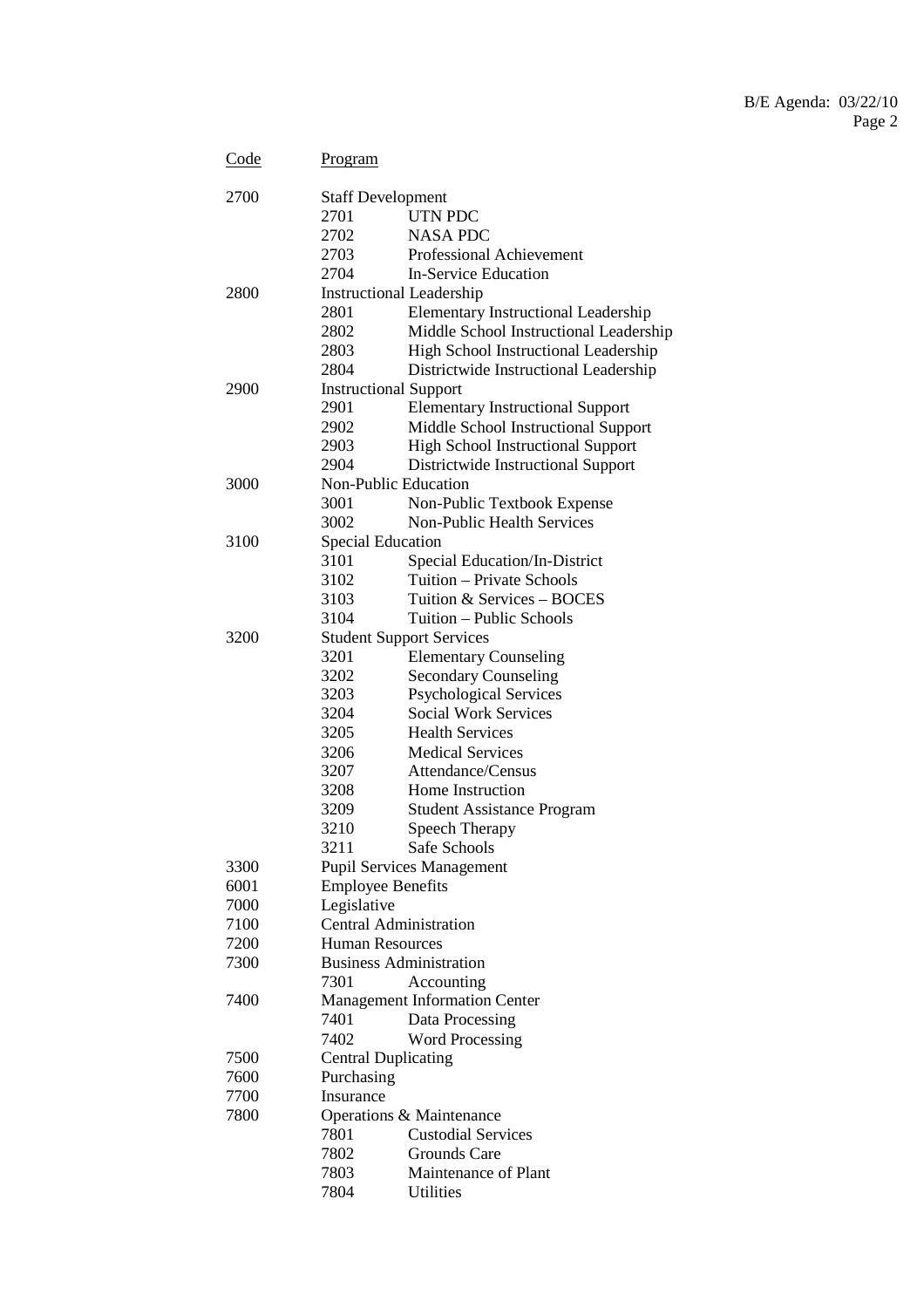| Code                                    | Program                                       |                                 |  |
|-----------------------------------------|-----------------------------------------------|---------------------------------|--|
|                                         | 7805                                          | <b>Security Services</b>        |  |
|                                         | 7806                                          | Vandalism Repair                |  |
|                                         | 7807                                          | <b>Telephone Communications</b> |  |
|                                         | 7808                                          | Mailroom                        |  |
|                                         | 7809                                          | Warehouse                       |  |
| 7900                                    | Transportation<br><b>BOCES</b> Administration |                                 |  |
| 8000                                    |                                               |                                 |  |
|                                         | 8001                                          | <b>Administrative Charge</b>    |  |
| 8100                                    | Debt Service                                  |                                 |  |
| 8300                                    | Interfund Transfers                           |                                 |  |
| <b>Total General Fund Appropriation</b> |                                               |                                 |  |

## 5.2 Communications received regarding 2010-2011 proposed budget:

- \*5.2.1 Email from Ms. April Nellis, received March 10, 2010 (The Board received 29 duplicate copies of this letter on March 15, 2010) \*5.2.2 Email from Mr. and Mrs. Michael Howard, received March 11, 2010<br>\*5.2.3 Email from Ms. Elizabeth Klonowski, received March 11, 2010 \*5.2.3 Email from Ms. Elizabeth Klonowski, received March 11, 2010 \*5.2.4 Email from Mr. and Mrs. James Stockman, received March 11, 2010 Email from Ms. Jenna Rugile, received March 15, 2010 \*5.2.6 Email from Mr. and Mrs. Robert Crafa, received March 15, 2010 \*5.2.7 Email from Mr. and Mrs. Dan Miles, received March 15, 2010 \*5.2.8 Email from Mr. Dennis Szymanski, received March 15, 2010 \*5.2.9 Email from Ms. Erica Romano, received March 15, 2010 Letter from Ms. Rita Smyth, received March 15, 2010
- \*5.2.11 Email from Ms. Cynthia Vissicchio, received March 15, 2010
- \*5.2.12 Email from Ms. Donna Martino, received March 15, 2010

#### BUSINESS ITEMS

## 6. SUPERINTENDENT'S REPORT, GENERAL – FOR BOARD ACTION

6.1 Recommendation to approve the following Personnel Schedules:

|                                 | *6.1.1 Schedule A - Certified Staff                |
|---------------------------------|----------------------------------------------------|
|                                 | *6.1.2 Schedule C - Salary Transfers               |
| $*6.1.3$ Schedule D - Extra Pay |                                                    |
|                                 | *6.1.4 Schedule J - Committee on Special Education |

#### MOTION REQUIRED

 \*6.2 Recommendation to receive the District's Academic Intervention Services (AIS) Plan Update

## MOTION REQUIRED

 \*6.3 Recommendation to approve the time and place of Board Meetings for the 2010-2011 school year.

## MOTION REQUIRED